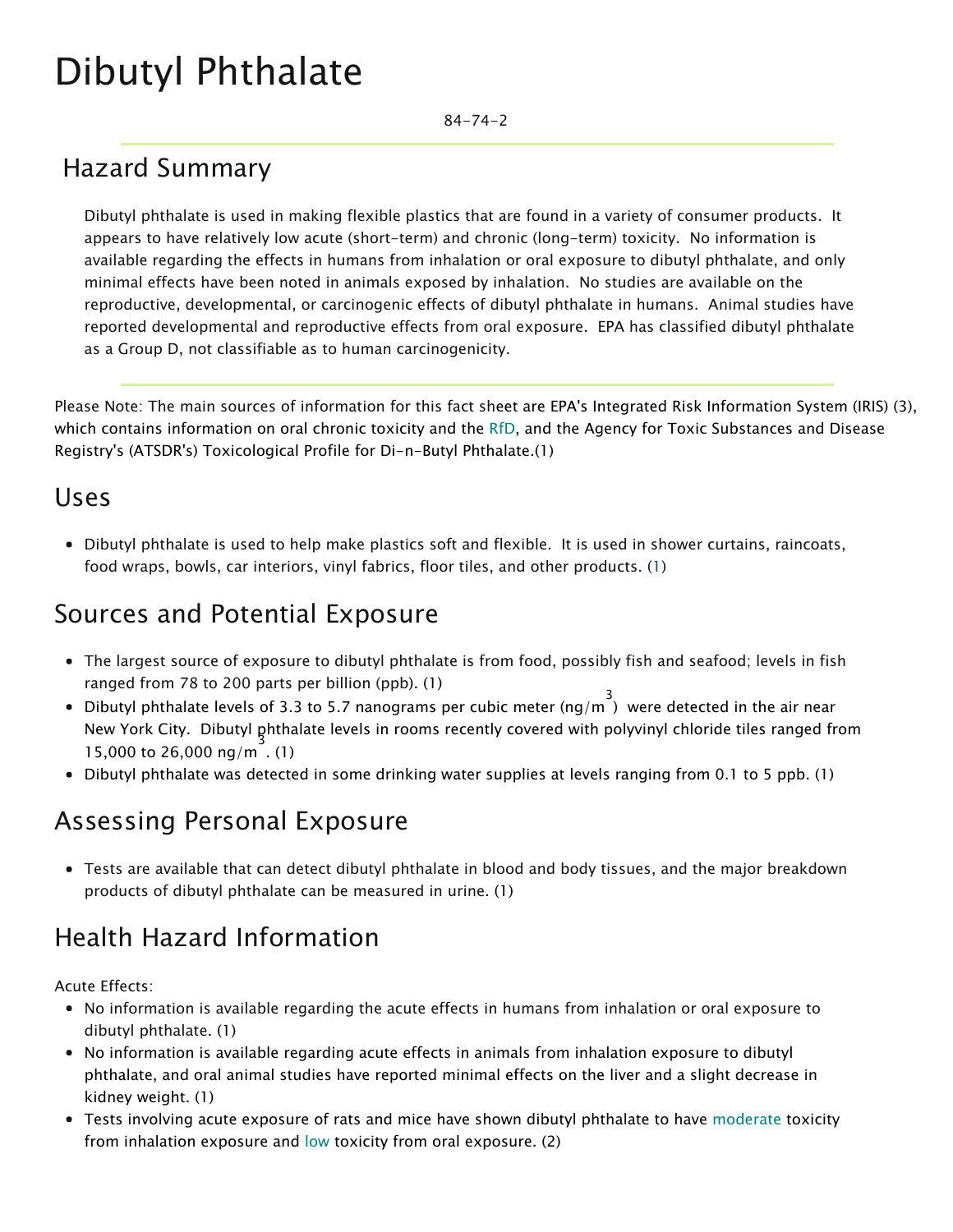Chronic Effects (Noncancer):

- No information is available regarding the chronic effects of dibutyl phthalate from inhalation or oral exposure in humans. (1)
- Limited information is available on the chronic effects of dibutyl phthalate in animals from inhalation exposure; one study reported decreased body weight gain and increased lung weight relative to body weight, and another study reported an increase in brain weight as a percent of body weight. (1)
- Chronic oral studies in animals have reported effects on the liver. (1)
- A 13-week oral study in animals reported reduced body weights, minimal anemia, and liver effects. (5) EPA
- has not established a Reference Concentration [\(RfC](https://www.epa.gov/haps/health-effects-notebook-glossary)) for dibutyl phthalate. (3)
- The Reference Dose [\(RfD\)](https://www.epa.gov/haps/health-effects-notebook-glossary) for dibutyl phthalate is 0.1 milligrams per kilogram body weight per day  $(mg/kg/d)$  based on increased mortality in rats. The [RfD](https://www.epa.gov/haps/health-effects-notebook-glossary) is an estimate (with uncertainty spanning perhaps an order of magnitude) of a daily oral exposure to the human population (including sensitive subgroups) that is likely to be without appreciable risk of deleterious noncancer effects during a lifetime. It is not a direct estimator of risk but rather a reference point to gauge the potential effects. At exposures increasingly greater than the [RfD](https://www.epa.gov/haps/health-effects-notebook-glossary), the potential for adverse health effects increases. Lifetime exposure above the [RfD](https://www.epa.gov/haps/health-effects-notebook-glossary) does not imply that an adverse health effect would necessarily occur. (3)
- EPA has low confidence in the study on which the [RfD](https://www.epa.gov/haps/health-effects-notebook-glossary) was based because the study used few animals of one sex only and it was not indicated whether the 50 percent mortality observed early in the study was considered treatment-related, nor was the cause of death indicated; low confidence in the database because the study is the only subchronic bioassay of dibutyl phthalate reported in the literature; and, consequently, low confidence in the [RfD](https://www.epa.gov/haps/health-effects-notebook-glossary). (3)

Reproductive/Developmental Effects:

- No studies are available regarding the reproductive or developmental effects of dibutyl phthalate in humans from inhalation or oral exposure. (1)
- Animal studies have reported developmental effects, such as reduced fetal weight, decreased number of viable litters, and birth defects (neural tube defects) in mice exposed orally to dibutyl phthalate. Reproductive effects, such as decreased spermatogenesis and testes weight, have also been reported in oral animal studies. (1,5,6)

Cancer Risk:

- No information is available on the carcinogenic effects of dibutyl phthalate in humans or animals. (1)
- EPA has classified dibutyl phthalate as a Group D, not classifiable as to human carcinogenicity. (3)

# Physical Properties

- Dibutyl phthalate is an odorless and colorless to faint yellow oily liquid. (1)
- The chemical formula for dibutyl phthalate is C  $\,$  H  $\,$  O  $\,$  , and the molecular weight is 278.35 g/mol. (1)<br>—
- The vapor pressure for dibutyl phthalate is 1.0  $\times$  10  $^-$  mm of Hg at 25 °C, and it has a log octanol/water partition coefficient (log K ) of 5.60. (1)<br>Pilot Library o<sup>w</sup>
- Dibutyl phthalate is also known as di-n-butyl phthalate.

Conversion Factors:

To convert concentrations in air (at 25 °C) from ppm to mg/m<sup>3</sup>: mg/m<sup>3</sup> = (ppm) × (molecular weight of the  $compound)/(24.45)$ . For dibutyl phthalate: 1 ppm = 11.4 mg/m.

Health Data from Inhalation Exposure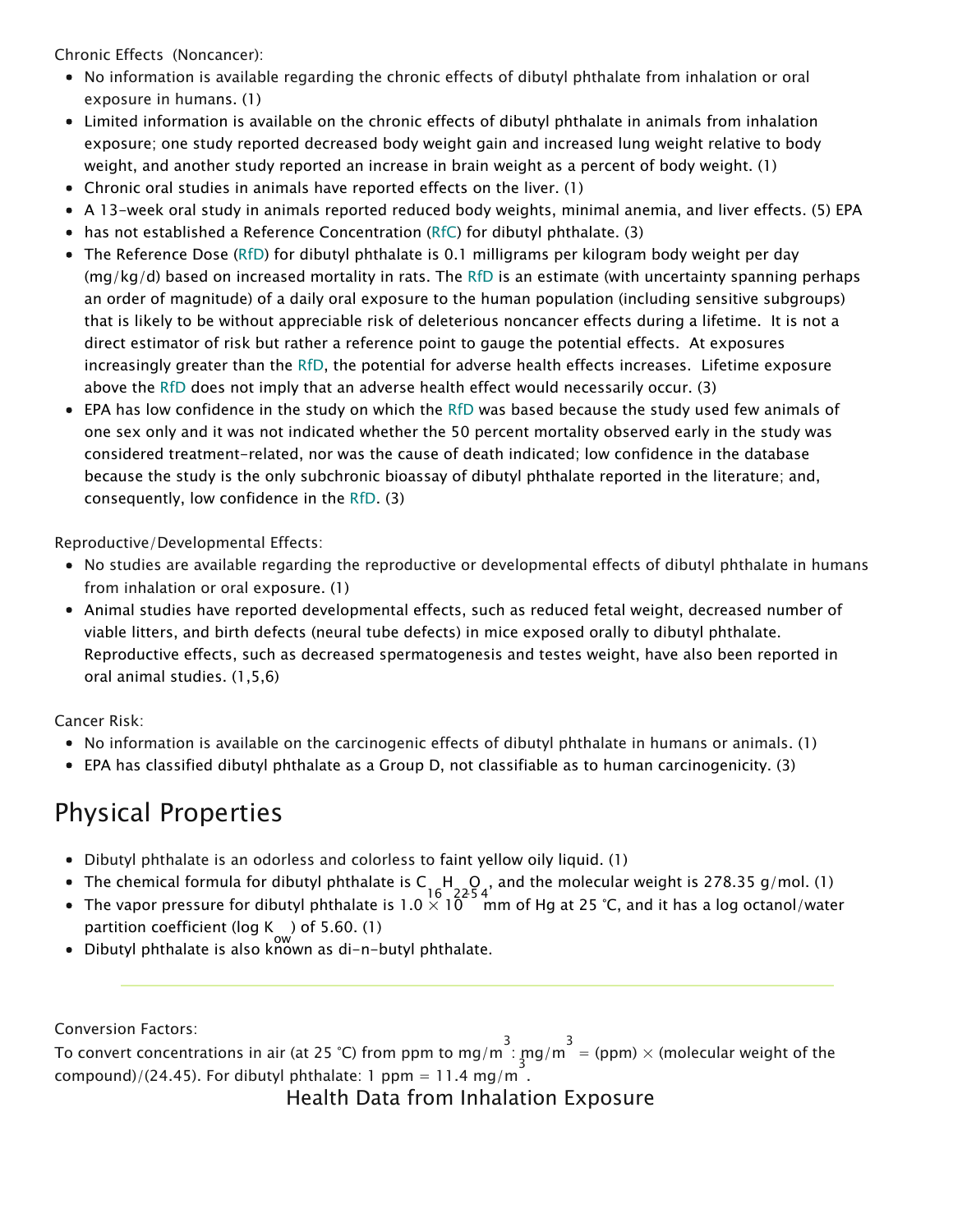

Di-n-butylphthalate

ACGIH TLV--American Conference of Governmental and Industrial Hygienists' threshold limit value expressed as a time-weighted average; the concentration of a substance to which most workers can be exposed without adverse effects.

LC 50 (Lethal Concentration 50 )--A calculated concentration of a chemical in air to which exposure for a specific length of time is expected to cause death in 50% of a defined experimental animal population.

NIOSH IDLH -- National Institute of Occupational Safety and Health's immediately dangerous to life or health concentration; NIOSH recommended exposure limit to ensure that a worker can escape from an exposure condition that is likely to cause death or immediate or delayed permanent adverse health effects or prevent escape from the environment.

NIOSH REL--NIOSH's recommended exposure limit; NIOSH-recommended exposure limit for an 8- or 10-h timeweighted-average exposure and/or ceiling.

OSHA PEL--Occupational Safety and Health Administration's permissible exposure limit expressed as a timeweighted average; the concentration of a substance to which most workers can be exposed without adverse effect averaged over a normal 8-h workday or a 40-h workweek.

The health and regulatory values cited in this factsheet were obtained in December 1999.

a Health numbers are toxicological numbers from animal testing or risk assessment values developed by EPA.

b Regulatory numbers are values that have been incorporated in Government regulations, while advisory numbers are nonregulatory values provided by the Government or other groups as advice. OSHA numbers are regulatory, whereas NIOSH and ACGIH numbers are advisory.